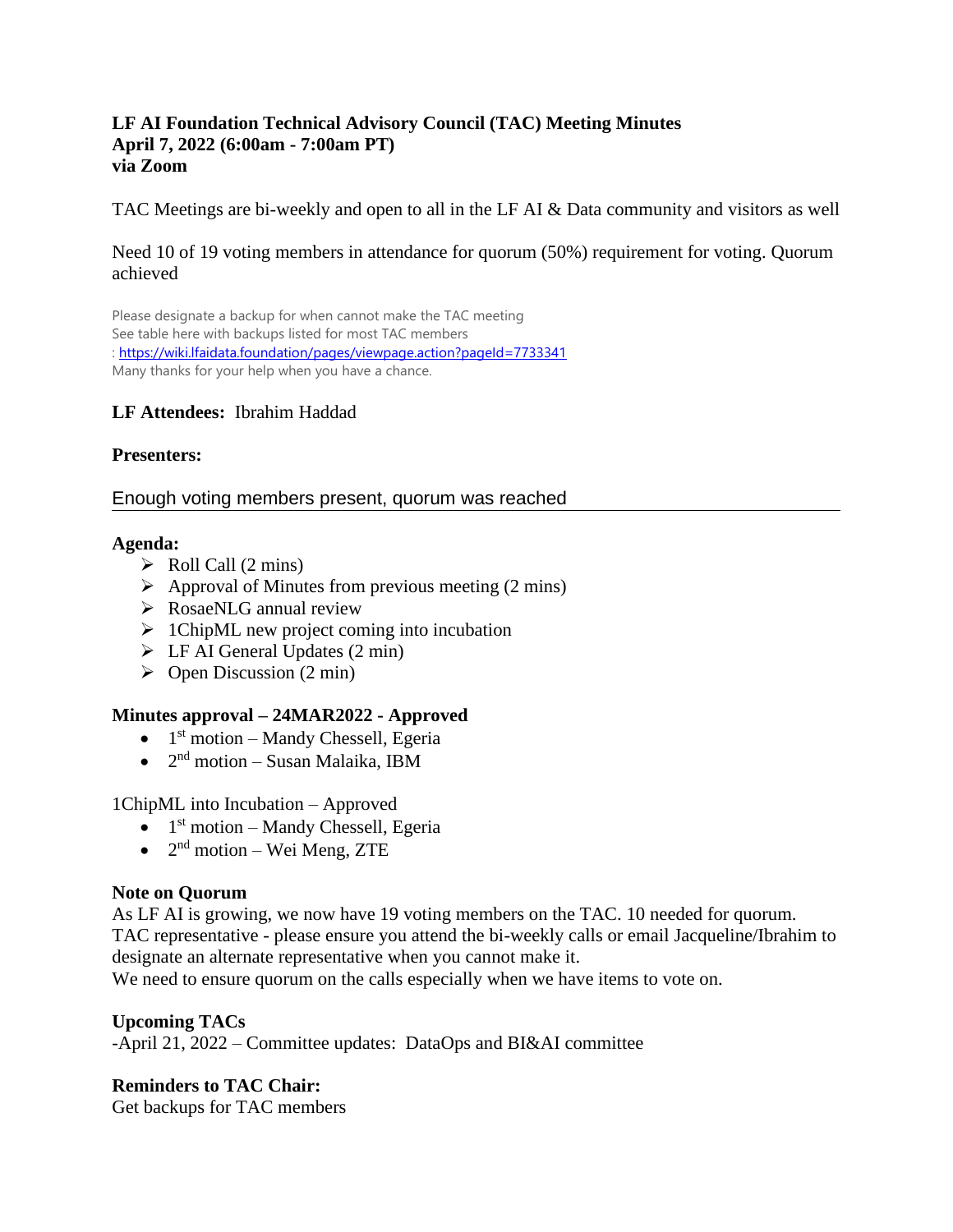Send invitation to TAC members who do not have TAC call on their calendar

### **Chat:**

| 00:56:57 | Susan Malaika @ibm (voting): | Very nice presentation Ludan                                        |
|----------|------------------------------|---------------------------------------------------------------------|
| 00:58:11 |                              | LF AI & Data Foundation: Thank you Ludan, very interesting project. |
| 01:37:19 | Susan Malaika @ibm (voting): | Yay!                                                                |

### **LF AI & Data General Updates**

Contact: Nancy Rausch (TAC Chair) and Ibrahim Haddad (ED, LF AI) to present

Project Updates LF AI & Data Landscape reviewed List of current projects noted, available here: https://landscape.lfaidata.foundation/format=card-mode Growing developer community List of companies hosting projects in LF AI & Data How to host a project in LF AI & Data Hosted project stages and life cycle: https://lfaidata.foundation/project-stages-and-lifecycle/ Offered services for hosted projects: https://lfaidata.foundation/services-for-projects/ Upcoming Releases For links to details on upcoming releases for LF AI & Data hosted projects visit the Technical Project Releases wiki Project releases will be announced via a blog post and promoted on LF Project Graduation Opportunities: TBD

#### **AI Twitter and/or LinkedIn social channels**

If you are an LF AI hosted project and would like LF AI to promote your release, reach out to pr@lfaidata.foundation to coordinate in advance (min 2 wks) of your expected release date. Please email pr@lfaidata.foundation for more details and/or questions.

#### **GB Committees: Outreach Committee Updates**

Visit the LF AI Events Calendar or wiki for a list of all events Please consider holding virtual events To discuss participation, please email events@lfaidata.foundation Upcoming Events - https://lfaidata.foundation/events/ PR/Comms Updates Please follow LF AI & Data on Twitter & LinkedIn and help amplify news via your social networks - Please retweet and share! Also watch for news updates via the tac-general mail list View recent announcement on the LF AI & Data Blog Open call to publish project/committee updates or other relevant content on the LF AI & Data Blog To discuss more details on participation or upcoming announcements, please email pr@lfaidata.foundation

Questions on participation details or upcoming announcements? Email pr@lfaidata.foundation